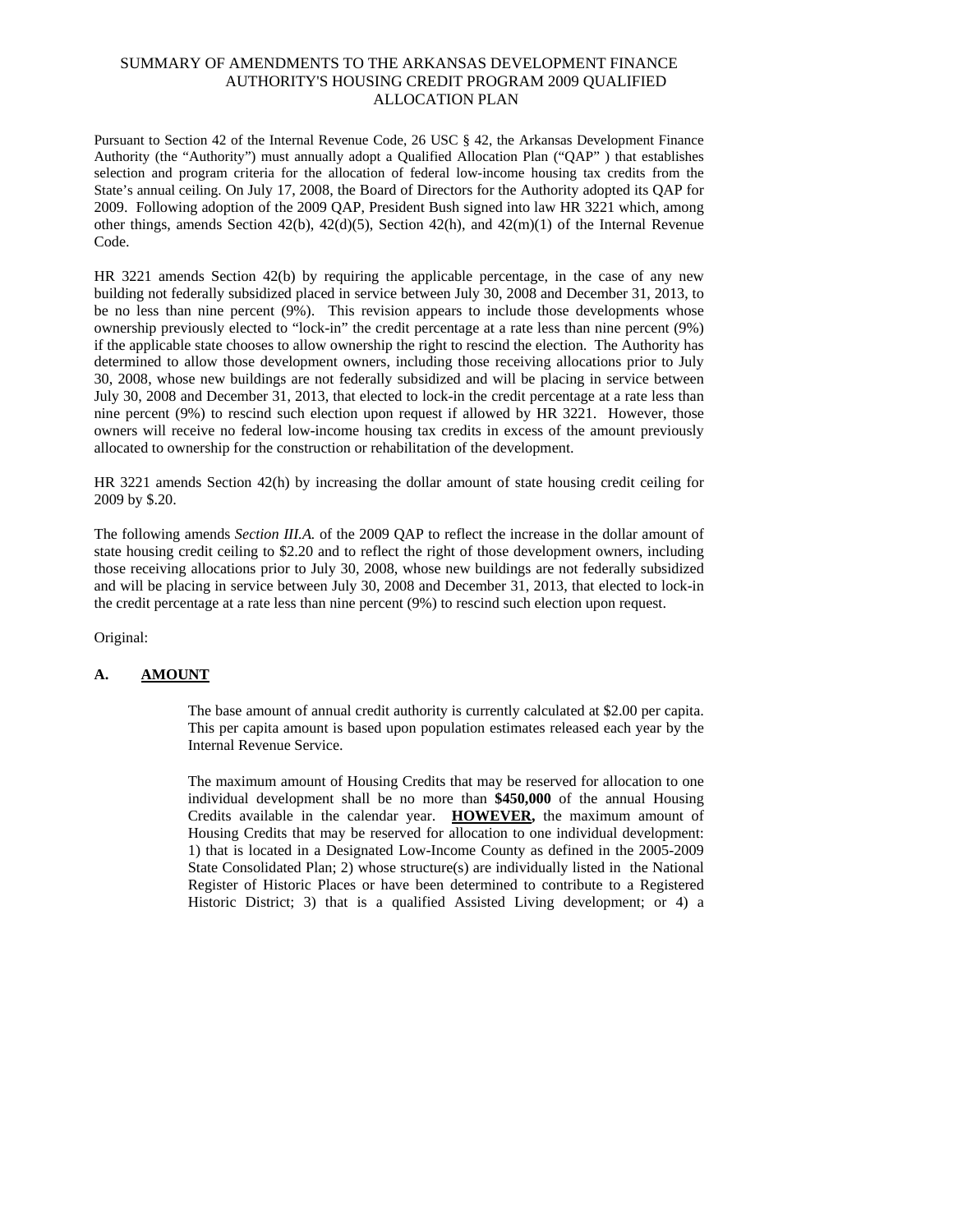Amended: The contract of the contract of the contract of the contract of the contract of the contract of the contract of the contract of the contract of the contract of the contract of the contract of the contract of the c

## **A. AMOUNT**

The base amount of annual credit authority is currently calculated at  $$2.20$  per capita. This per capita amount is based upon population estimates released each year by the Internal Revenue Service.

**Deleted:** \$2.00

The maximum amount of Housing Credits that may be reserved for allocation to one individual development shall be no more than **\$450,000** of the annual Housing Credits available in the calendar year. **HOWEVER,** the maximum amount of Housing Credits that may be reserved for allocation to one individual development: 1) that is located in a Designated Low-Income County as defined in the 2005-2009 State Consolidated Plan; 2) whose structure(s) are individually listed in the National Register of Historic Places or have been determined to contribute to a Registered Historic District; 3) that is a qualified Assisted Living development; or 4) a development with a commitment letter from USDA Rural Development, shall be no more than **\$475,000** of the annual Housing Credits available in the calendar year.

If allowed by federal law, development owners, including those receiving allocations prior to July 30, 2008, whose new buildings are not federally subsidized and will be placing in service between July 30, 2008 and December 31, 2013, that elected to lock-in the credit percentage at a rate less than nine percent (9%) may request the Authority in writing to rescind such election. If allowed by federal law, the Authority will automatically approve of the rescission; however, ownerswill receive no federal low-income housing tax credits in excess of the amount previously allocated for the construction or rehabilitation of the development.

HR 3221 amends Section 42(d)(5) of the Internal Revenue Code by giving states the authority to increase or "boost," by up to thirty percent (30%), the eligible basis of any development that is not located in a designated qualified census tract or difficult to develop area. This increase will provide additional low-income housing tax credits to a development that would not otherwise qualify for the additional low-income housing tax credits. The Joint Committee on Taxation Report on HR 3221 stated that: "It is also expected that the State allocating agency shall publicly express its reasons for such area designations and the basis for allocating additional credits to a project."

The following amends *Section VI.B.19* of the 2009 QAP to publicly set forth when the Authority will increase or "boost" the eligible basis of a development not located a qualified census tract or difficult to develop area.

Original:

**19. Minimum Debt Coverage Ratio.** The development will be required to establish a minimum debt coverage ratio of 1.10. For this purpose, debt coverage ratio is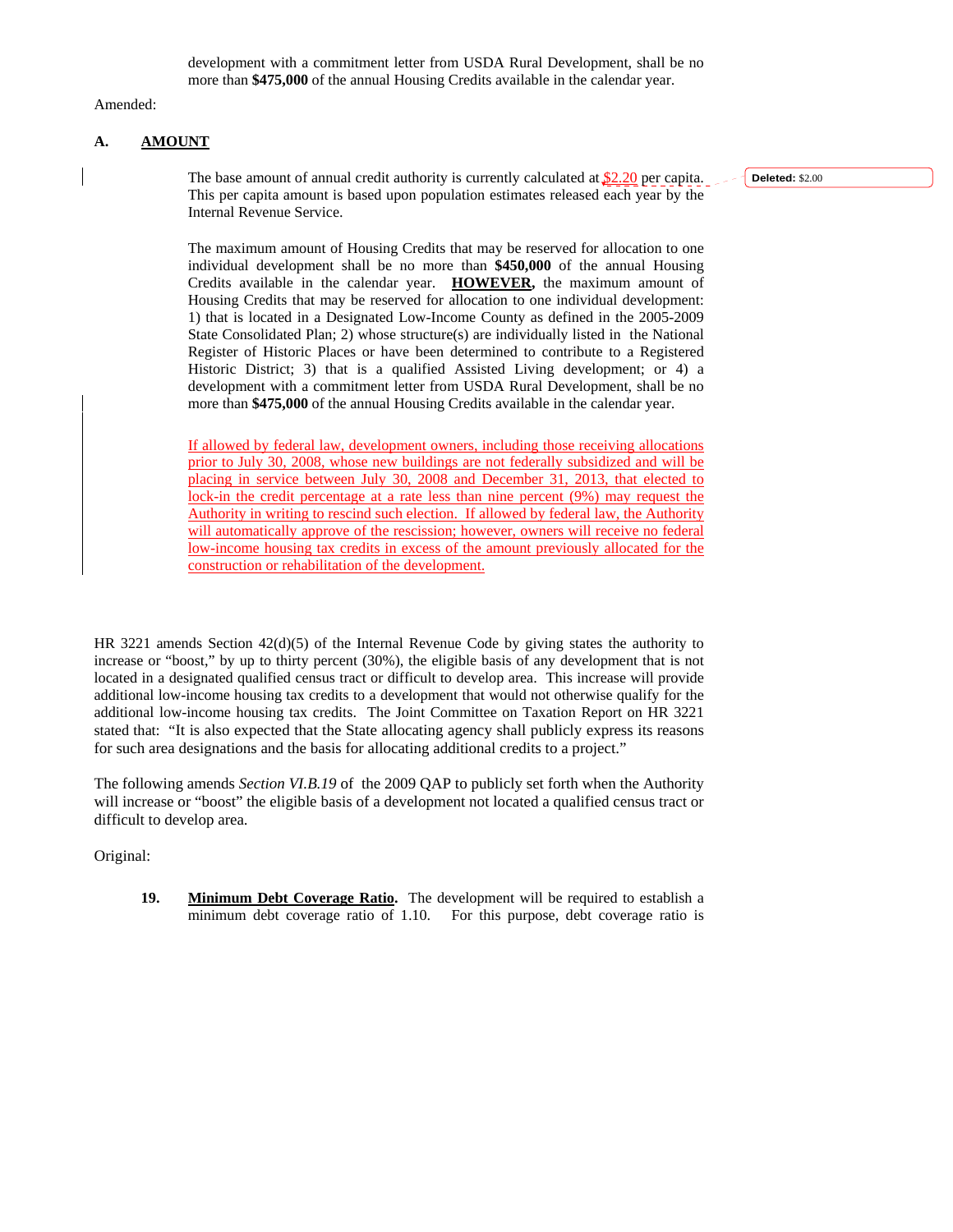defined as the ratio of a development's net operating income (rental income less operating expenses and reserve payments) to total debt service obligations. The minimum debt coverage ratio of 1.10 must be reflected at Section XIX, Annual Expense Information, of the Multi-Family Housing Application.

Amended: The contract of the contract of the contract of the contract of the contract of the contract of the contract of the contract of the contract of the contract of the contract of the contract of the contract of the c

**19. Minimum Debt Coverage Ratio.** The development will be required to establish a minimum debt coverage ratio of 1.10. For this purpose, debt coverage ratio is defined as the ratio of a development's net operating income (rental income less operating expenses and reserve payments) to total debt service obligations. The minimum debt coverage ratio of 1.10 must be reflected at Section XIX, Annual Expense Information, of the Multi-Family Housing Application.

The Authority may increase or "boost" the eligible basis of any development, not located in a designated qualified census tract or difficult to develop area, by up to thirty percent (30%) of such basis if it is determined that such increase is required in order for the development to meet the minimum debt coverage ratio of 1.10. The Multi-Family Housing Application must reflect that the terms of the development's financial sources are competitive with the market place. This subparagraph does not apply to developments financed with tax-exempt bonds.

HR 3221 amends Section 42(m)(1) by requiring states to take into account, as a selection criterion, the historic nature of the development. The following amends *Section VI.C..10. and Section VII.A.4.*of the 2009 QAP and awards selection points to those developments whose structure(s) are individually listed in the National Register of Historic Places or have been determined to contribute to a Registered Historic District.

Original:

**10. Historical Developments.** Historical development applicants must submit proof that the structure(s) to be rehabilitated are listed in the National Register of Historic Places prior to the issuance of IRS Form 8609. Failure to submit such proof will limit the development to the \$450,000 per development Housing Credit cap.

## Amended:

**10. Historical Developments.** Historical development applicants must submit proof that the structure(s) to be rehabilitated are listed in the National Register of Historic Places prior to the issuance of IRS Form 8609. Failure to submit such proof will limit the development to the \$450,000 per development Housing Credit cap. However, in order to receive the selection points under *Section VII.A.4. of this QAP below,* the applicant must submit proof that the structures to be rehabilitated are listed in the National Register of Historic Places **by the APPLICATION DEADLINE.**

**Deleted: ¶**

Original: